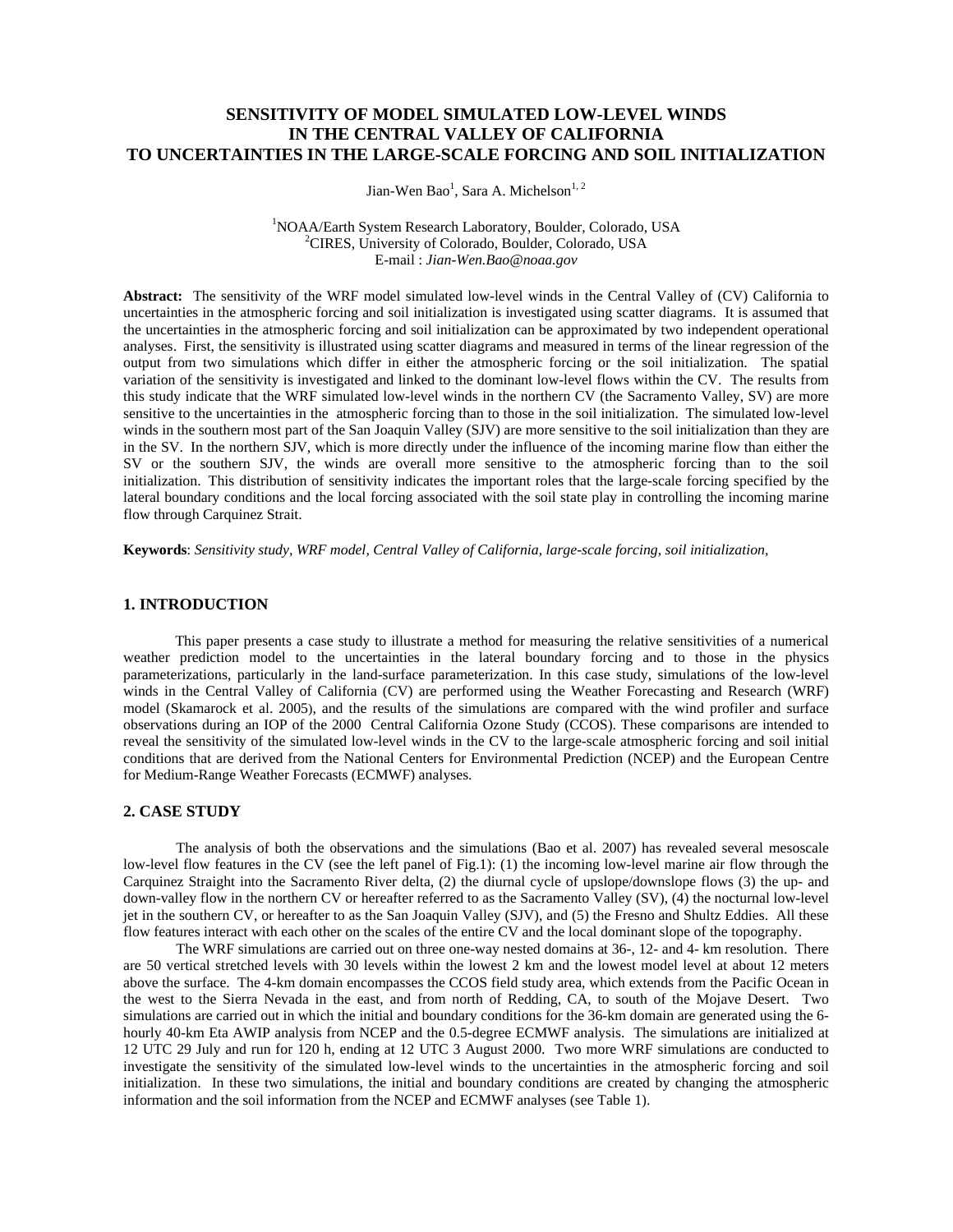

**Figure 1:** Left: Conceptualization of the daytime and nighttime low-level wind regimes during the 5-day episode. Right: Map of California with the location of the 25 profiler sites in the CCOS field study*.*

Table 1: Naming conventions for the WRF simulations. The first row and the first column indicate how each simulation is initialized (e.g., in the AWIP AIR ECMWF SOIL simulation, the 40 km Eta AWIP analysis is used to initialize the atmosphere and provide the lateral boundary conditions, while the soil is initialized using the 0.5-degree ECMWF analysis).

|                   | A WIP A TMOSPHERE   | <b>ECMWF ATMOSPHERE</b> |
|-------------------|---------------------|-------------------------|
| AWIP SOIL         | <b>AWIP</b>         | ECMWF AIR AWIP SOIL     |
| <b>ECMWF SOIL</b> | AWIP AIR ECMWF SOIL | <b>ECMWF</b>            |

## **3. METHODOLOGY**

Our method requires the use of scatter diagrams. In each scatter diagram, the abscissa is the prognostic variable from the AWIP simulation, and the ordinate is the counterpart from a perturbed simulation (i.e., either the AWIP AIR ECMWF SOIL or the ECMWF AIR AWIP SOIL simulation). Each data point in the scatter diagram corresponds to one of the 120 hours in the simulation. The interpretation of the scatter diagrams can be given in terms of simple linear regression (see Wilks 1995, section 6.2), in which the slope parameter (*a*) indicates the linear response of the prognostic variable to the change in either the atmospheric forcing or the soil initialization; the intercept parameter (*b*) measures the overall bias of the prognostic variable from the simulation in which either the atmospheric forcing or the soil initialization is different from the AWIP simulation; and the coefficient of determination  $(R^2)$  provides a measure of the nonlinear response of the prognostic variable to the change in the atmospheric forcing or soil initialization. The linear response to the perturbation is greater (less) when the slope parameter is farther (closer) from (to) one. The nonlinear response is greater (smaller) when the coefficient of determination is smaller (greater). In their statistical meaning, scatter diagrams provide a measure of the correlation between two simulations. We use this correlation to quantify the sensitivities of the simulations to the uncertainties in the analysis used to specify the atmospheric initial/boundary conditions and the initial soil conditions

### **4. RESULTS**

Overall, the sensitivity illustrated by scatter diagrams varies with different locations in the CV. Such variation demonstrates a noticeable trend from south to north in the CV, depending on where the location is relative to the San Francisco Bay area and the foothills. In this presentation, only the scatter diagrams at three representative locations in the CV are shown and discussed.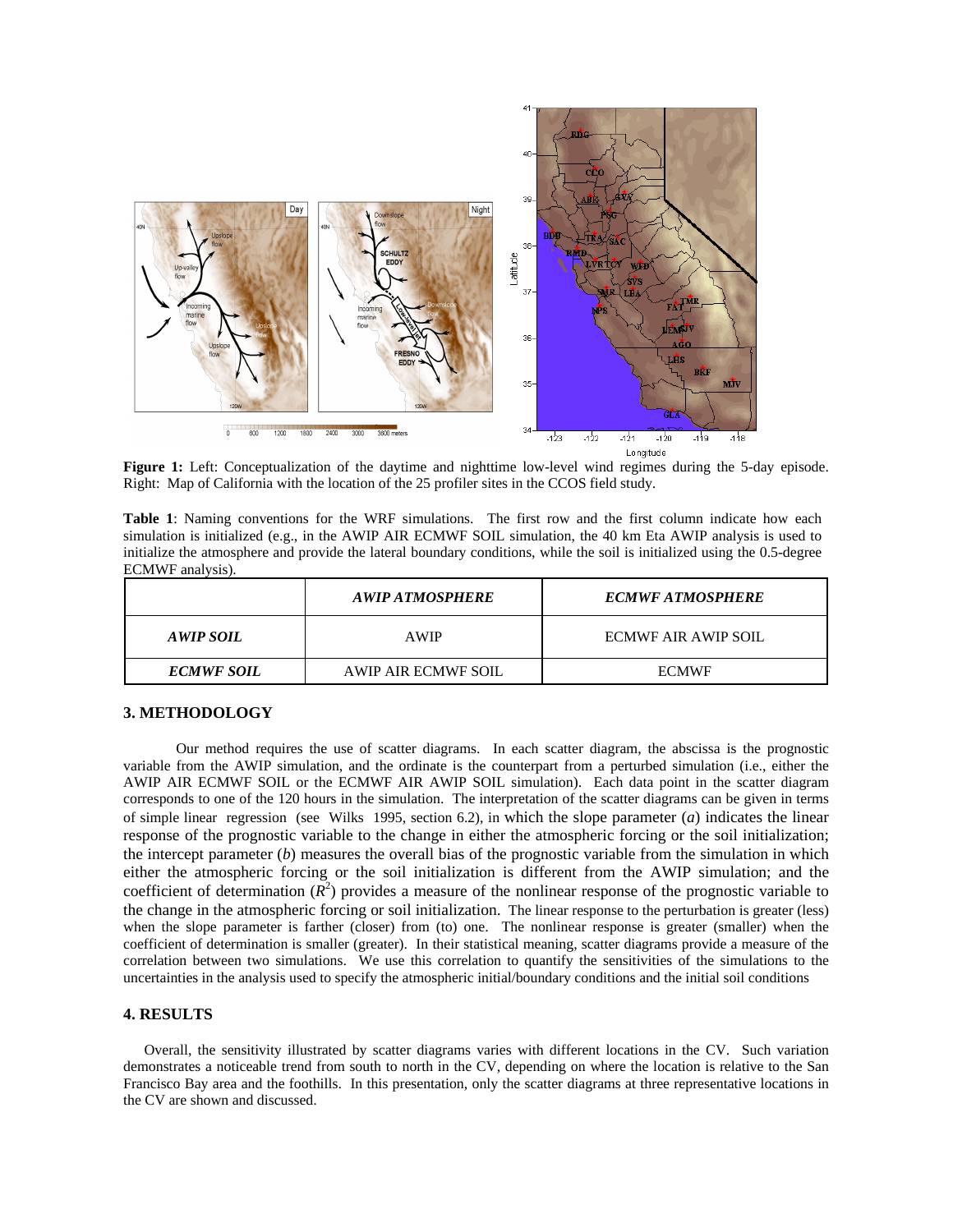Figure 2 contains the scatter diagrams for the u- and v-components of the winds averaged from the surface to 300 m above ground level (AGL) at Bakersfield, which is located in the southern SJV (labeled as BKF in the right panel of Fig. 1). It is seen that the slope parameters associated with the u-component of the wind for the change to the soil conditions (in blue) are closer to one (0.8077) than those for the change to the atmospheric conditions (in red**,** 0.7176), indicating the sensitivity to the soil initialization is smaller than the sensitivity to the atmospheric forcing. For the vcomponent of the wind, the slope parameters are comparable (0.5708 for the change to the soil initialization and 0.5879 for the perturbation to the atmospheric forcing), indicating that the sensitivity to the soil initialization and the sensitivity to the atmospheric forcing are similar. Thus, the low-level v-component of the wind is more influenced by the combined effect of the soil thermal dynamics and the valley-scale flow than the u-component of the wind, which is more influenced by the orographic blocking of the valley-scale flow. The nonlinear response of the winds averaged from the surface to 300 m AGL at this particular location, as measured by the size of the coefficient of determination, is stronger for the change to the atmospheric forcing than to the soil initialization.



Figure 2: Scatter diagrams of the AWIP run vs. AWIP ECMWF AIR AWIP SOIL run (in red) and AWIP run vs. AWIP AIR ECMWF SOIL run (in blue), with linear regression information (i.e., the slope and the intercept parameters, and the coefficient of determination) for the winds averaged between the surface and 300 m AGL at Bakersfield, CA (BKF). Left: for the u-component. Right: the v-component.

The scatter diagrams for the winds averaged between the surface and 300 m AGL at Redding, which is located in the SV (labeled as RDG in the right panel of Fig. 1), are presented in Fig. 3. For both the u- and v- components of the wind, the slope parameters are closer to one for the change to soil initialization than the change to the atmospheric forcing (0.8641 versus 0.3492 for the u-component and 0.9117 versus 0.8158 for the v-component) indicating that at Redding, the low-level winds are more sensitive to the atmospheric forcing. However, the difference between the slope parameters for the change to the atmospheric forcing and change to the soil initialization for the u-components is smaller and the slope parameters are closer to one than for the v-component, indicating that the v-component of the winds is not as sensitive to both the soil initialization and atmospheric forcing as the u-component. This can be explained by the fact that the dominant flow at Redding in this case is caused by the diurnal



Figure 3: Scatter diagrams of the AWIP run vs. AWIP ECMWF AIR AWIP SOIL run (in red) and AWIP run vs. AWIP AIR ECMWF SOIL run (in blue), with linear regression information (i.e., the slope and the intercept parameters, and the coefficient of determination) for the winds averaged between the surface and 300 m AGL at Redding, CA (RDG). Left: for the u-component. Right: the v-component.

change of the up-valley, down-valley flow, which is dynamically influenced by the topography to the north. Since this flow is predominately in the v-direction (along the valley), it is sensible that the v-component would not be as sensitive to either the atmospheric or the soil conditions in the CV as the u-component. It is also interesting to note that the slope parameters for both the u- and v- components of the 300-m AGL averaged winds are closer to one for the change to the soil initialization in Redding than they are at Bakersfield, indicating that at Redding the 300-m AGL averaged winds have less influence from the soil thermal dynamics than at Bakersfield. The nonlinear response at Redding for both the u- and v- components of the 300 m AGL averaged winds is greater to the change to the atmospheric forcing.